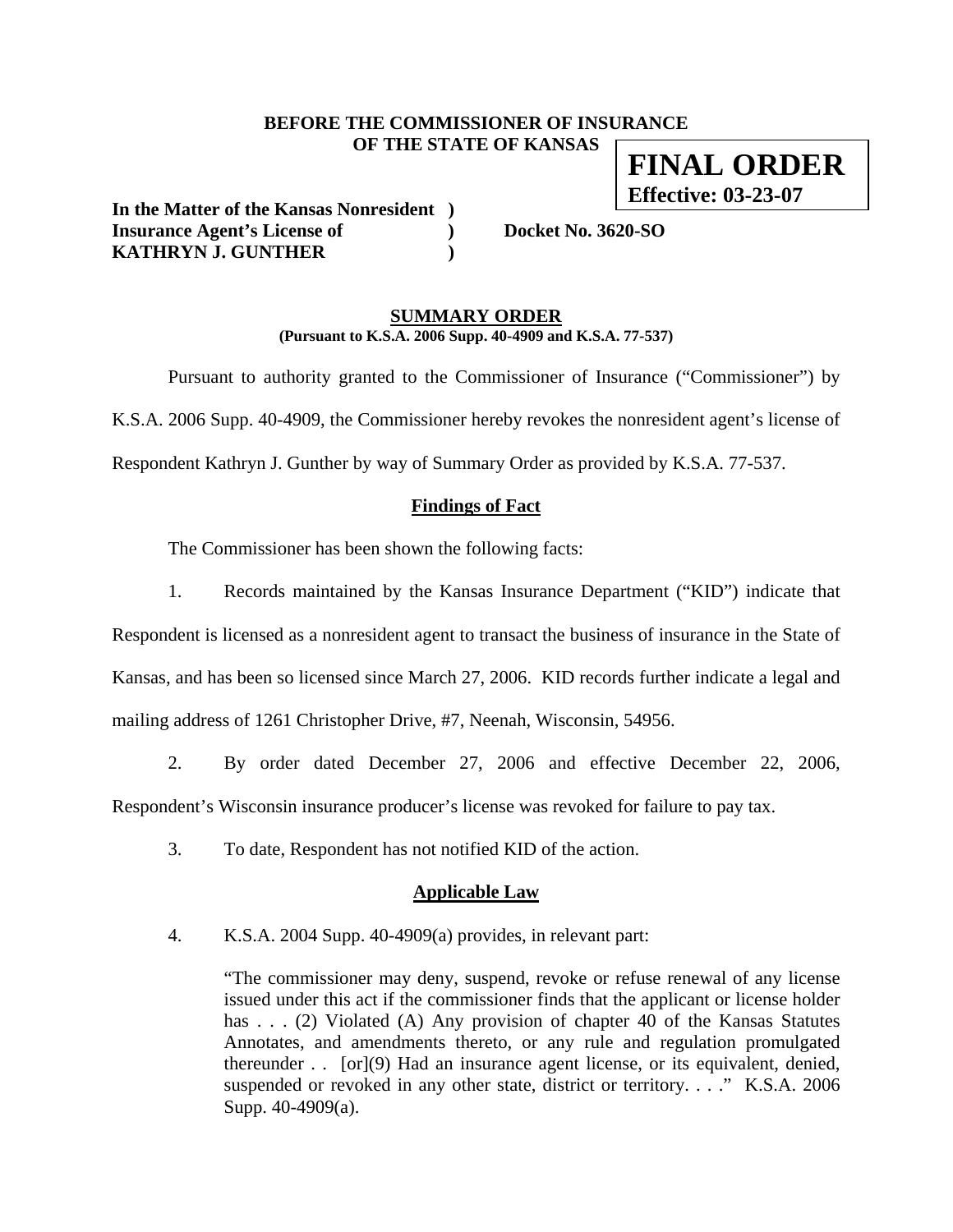5. Administrative regulations require that a person licensed in this state as an insurance agent shall, within 30 days of the occurrence, report enumerated events to the Commissioner. Among these events is disciplinary action against the agent's license by the insurance regulatory official of any other state or territory. K.A.R. § 40-7-9.

6. K.S.A. 2006 Supp. 40-4906 and 4908 provide for issuance of a nonresident agent's license in reliance upon the agent's valid license in the agent's home state.

7. The Commissioner may revoke any license issued under the Insurance Agents Licensing Act if the Commissioner finds that the insurable interests of the public are not properly served under such license. K.S.A. 2006 Supp. 40-4909(b).

#### **Conclusions of Law**

8. The Commissioner has jurisdiction over Respondent as well as the subject matter of this proceeding, and such proceeding is held in the public interest.

9. The Commissioner concludes that Respondent's Kansas license may be revoked solely because Respondent has had an agent's license or its equivalent revoked in another state.

10. The Commissioner concludes, in addition, that Respondent's Kansas license may be revoked because it is based on reciprocity, and Respondent's license in her home state of Wisconsin has been revoked.

11. The Commissioner also concludes that Respondent's license may be revoked because Respondent has violated the regulation requiring an agent to report a disciplinary action taken by another regulatory authority against a professional license.

12. Accordingly, the Commissioner concludes that sufficient grounds exist for the revocation of the insurance agent's license of Kathryn J. Gunther pursuant to K.S.A. 2006 Supp. 40-4909(a).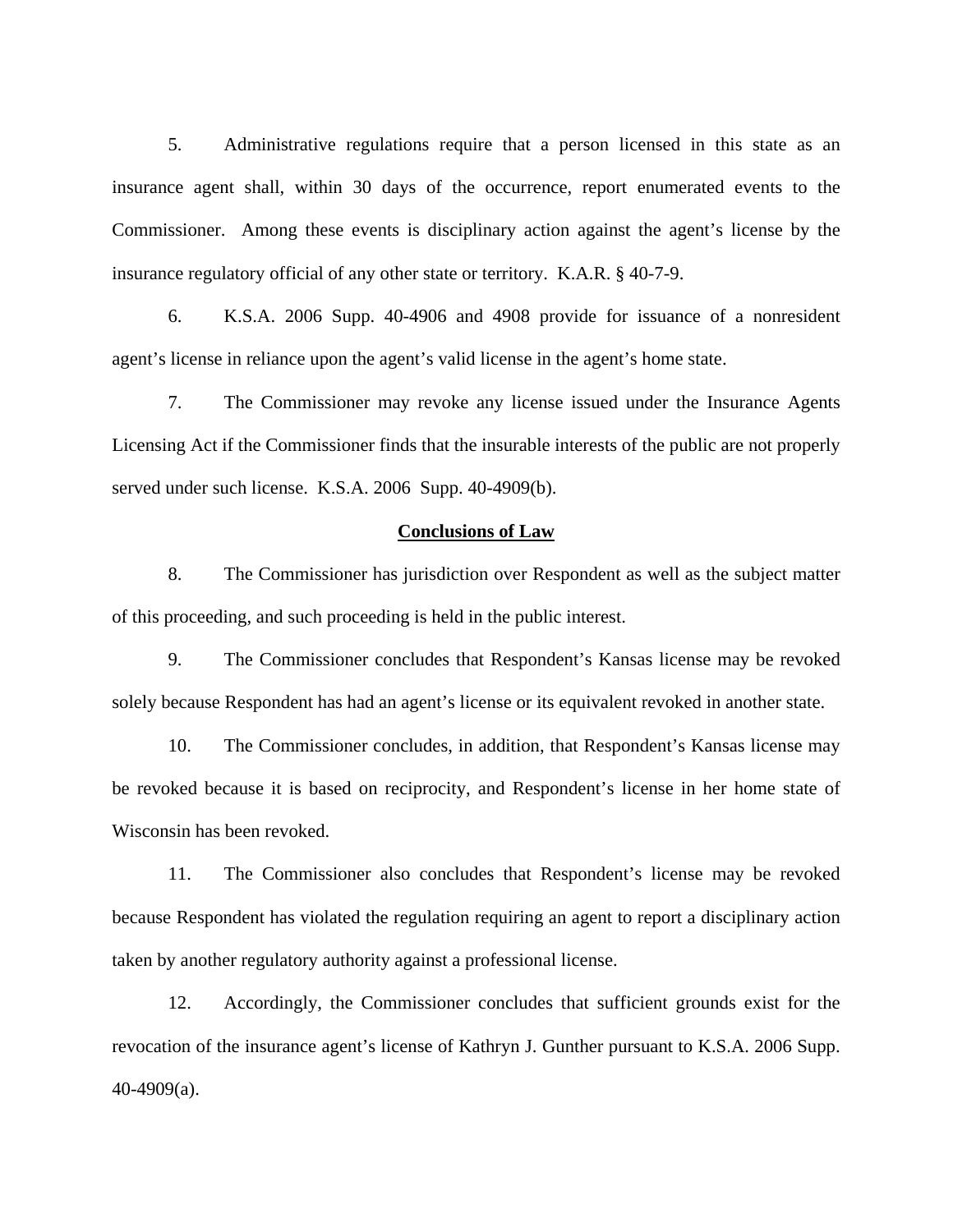13. In addition, the Commissioner finds that the insurance agent's license of Kathryn J. Gunther should be revoked without delay for the protection of the insurable interests of the public pursuant to K.S.A. 2006 Supp. 40-4909(b).

14. Based on the facts and circumstances set forth herein, it appears that the use of summary proceedings in this matter is appropriate, in accordance with the provisions set forth in K.S.A. 77-537(a), in that the use of summary proceedings does not violate any provision of the law and the protection of the public interest does not require KID to give notice and opportunity to participate to persons other than Kathryn J. Gunther.

# **IT IS THEREFORE ORDERED BY THE COMMISSIONER OF INSURANCE THAT** the Kansas nonresident insurance agent's license of Kathryn J. Gunther is hereby **REVOKED**.

**IT IS FURTHER ORDERED** that the respondent mary Kathryn L. Gunther shall CEASE and DESIST from the sale, solicitation or negotiation of insurance and/or receiving compensation deriving from the sale, solicitation or negotiation of insurance conducted after the effective date of this order.

#### **Notice of Right to Hearing or Appeal**

You are entitled to a hearing pursuant to K.S.A. § 77-537, the Kansas Administrative Procedure Act. If you desire a hearing, you must file a written request for a hearing with:

> John W. Campbell, General Counsel Kansas Insurance Department 420 S.W. 9th Street Topeka, Kansas 66612.

This request must be filed within fifteen (15) days from the date of service of this Order. If you request a hearing, the Kansas Insurance Department will notify you of the time and place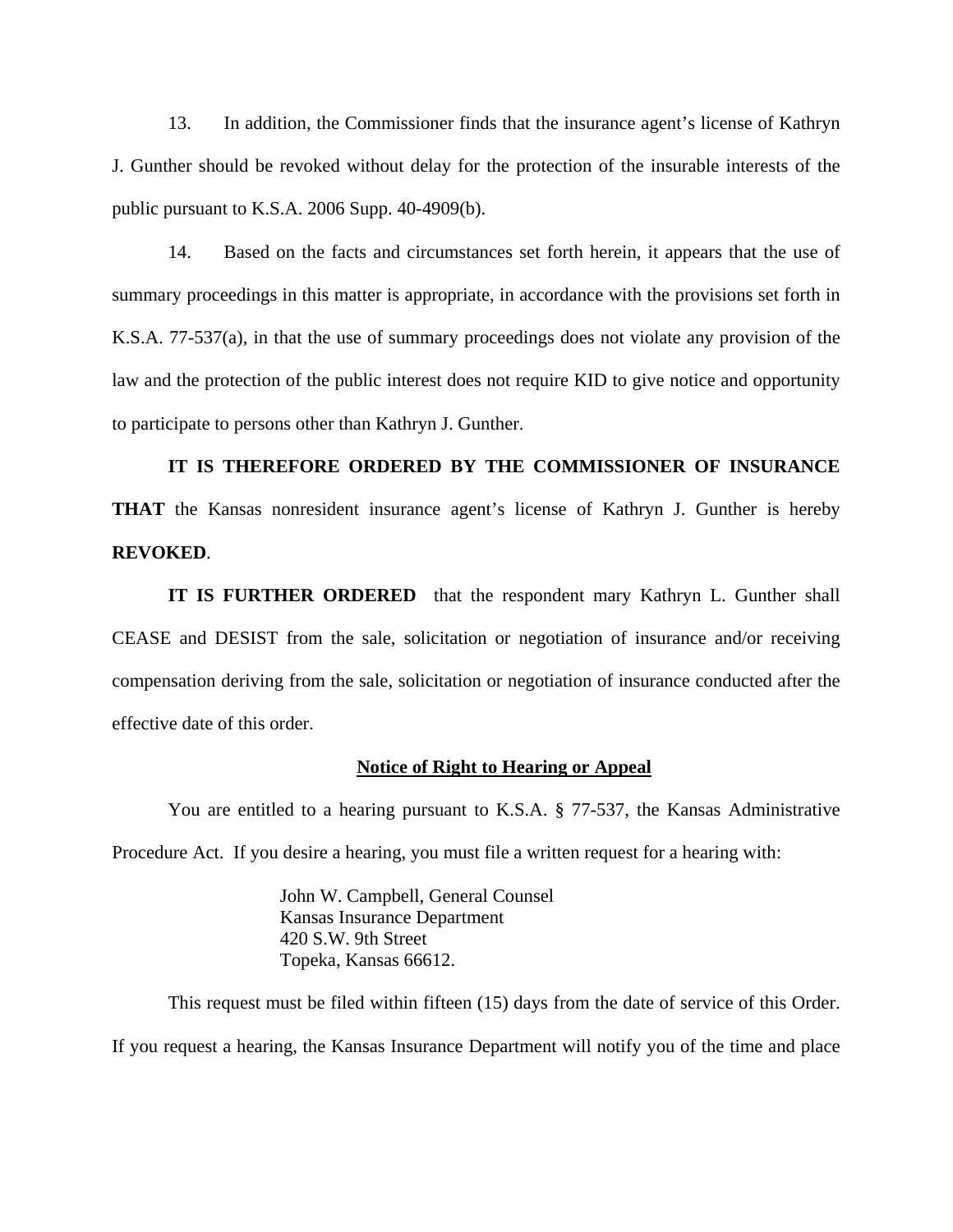of the hearing and information on the procedures, right of representation, and other rights of parties relating to the conduct of the hearing, before commencement of same.

If a hearing is not requested in the time and manner stated above, this Order shall become effective as a Final Order upon the expiration of time for requesting a hearing, pursuant to K.S.A. § 77-613. In the event that you file a petition for judicial review, pursuant to K.S.A. § 77-613(e), the agency officer to be served on behalf of the Kansas Insurance Department is:

> John W. Campbell, General Counsel Kansas Insurance Department 420 S.W. 9th Street Topeka, Kansas 66612.

# **IT IS SO ORDERED THIS \_5th\_ DAY OF MARCH, 2007, IN THE CITY OF TOPEKA, COUNTY OF SHAWNEE, STATE OF KANSAS.**



|             | $\angle$ s/ Sandy Praeger        |
|-------------|----------------------------------|
|             | <b>Sandy Praeger</b>             |
|             | <b>Commissioner of Insurance</b> |
| ien<br>1991 | BY:                              |

 $\angle$ s/ John W. Campbell $\angle$  John W. Campbell General Counsel